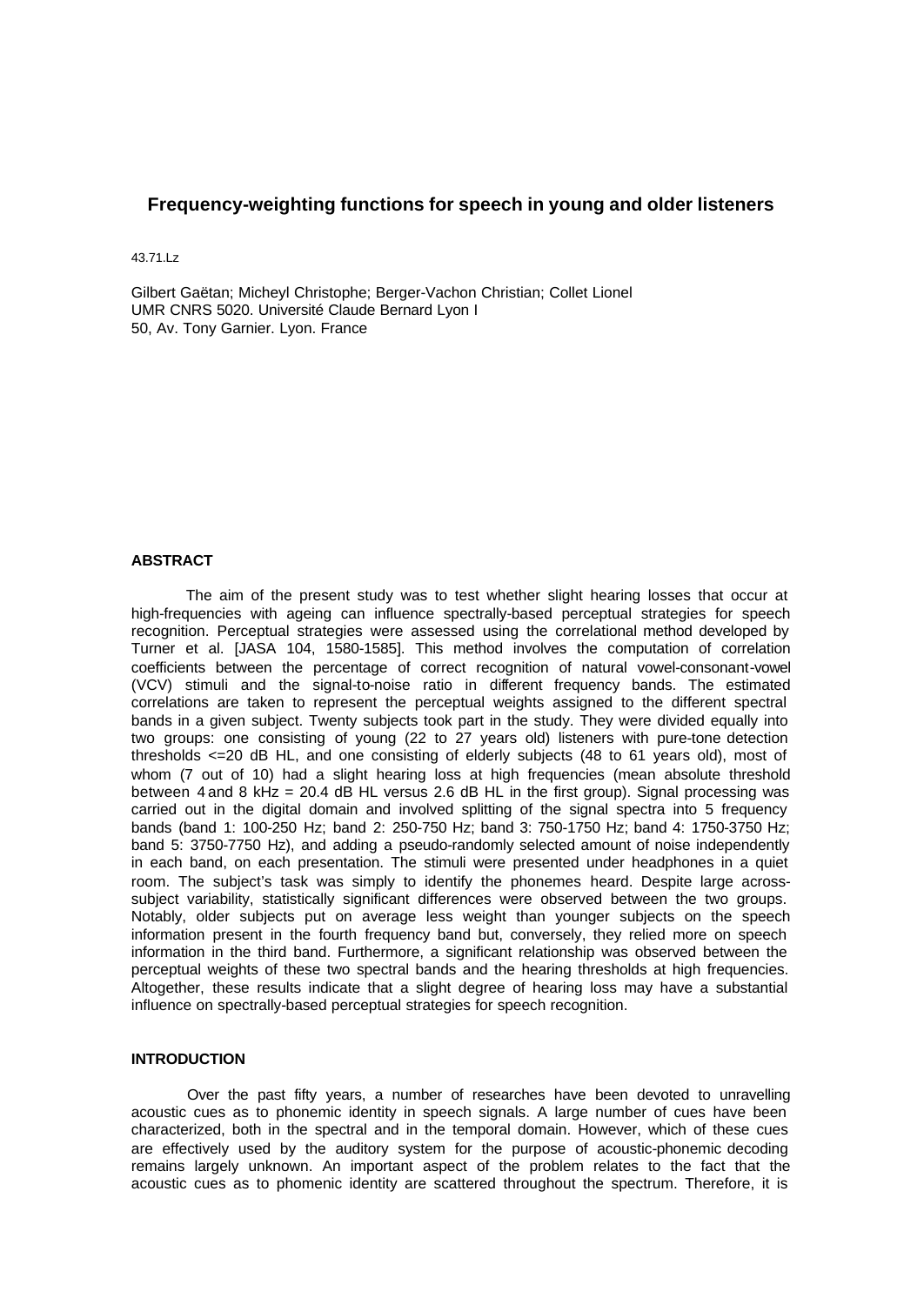important to try and determine the importance of different frequency bands for speech understanding.

A first approach traditionally used to this aim is to measure systematically the intelligibility of filtered speech signals. This approach has led to the elaboration of the articulation index (AI), subsequently transformed into the speech intelligibility index (SII) (ANSI S3.5., 1997). One problem with this approach, however, is that narrow-band filtered speech signal are unnatural, and it is possible that speech recognition on the basis of such unnatural signals involves different mechanisms from those involved in the perception of broadband speech signals. In order to overcome this limitation, Doherty and Turner (1996) devised another approach which aims to measure the importance of different frequency bands with unfiltered speech. This method is inspired from the conditional-on-a-single-stimulus (COSS) method that was initially developed by Berg (1989) in order to study the micro-mechanisms of spectral profile analysis with synthetic complex sounds. The general principle of the COSS method consists in imposing random level variations on the frequency components of the complex signals that listeners must discriminate or identify, and to measure how these random variations influence performance. The stronger the correlation between the level of a given component and the perceptual performance, the more the component in question contributed to the listener performance. Positive correlations indicate a positive contribution of the considered component; negative correlations reveal a detrimental influence. The correlationnal method developed by Doherty and Turner (1996) is a generalisation of the COSS method, which consists in calculating the correlation coefficients between phoneme identification performance (a binary variable) and the signal-to-noise ratio in each of different frequency bands. The stronger the correlation, the more the considered frequency band is important for speech understanding. The representation of the correlation coefficients normalized to 1 as a function of the frequency band, which is called a frequency weighting function, provides a global picture of how the listener weighs the information contained in the different frequency bands.

Besides their theoretical interest for the comprehension of the mechanisms underlying speech perception, the measure of frequency weighting function for speech recognition has a potential practical interest for the fitting of hearing-aids in hearing-impaired subjects. Most hearing-aids (be they external acoustic prostheses or cochlear implants) carry out a decomposition of acoustic signals into a number of frequency bands, and allow to set different fitting parameters (like compression ratios and compression delays) individually for each frequency band. Unfortunately, in most cases, the actual importance of these different frequency bands for speech understanding in the patient being tested remains largely, if not completely undetermined. By providing a systematic and statistically reliable way of characterizing the importance of different frequency bands for speech udnerstanding in a given individual, the correlationnal method might prove very useful for the adjustment of optimal fitting parameters of hearing-aids and cochlear implants.

However, before this can be achieved, it is first necessary to gather further information on the capacity of the correlational method to provide reliable information on the perceptual strategies of both normal hearing and hearing-impaired listeners. So far, only three studies have been published on the use of the correlational method for the measurement of frequencyweighting functions for speech. Two of these studies employed normal-hearing listeners; the third was performed in cochlear implantees. Thus, the amount of data available at present on this method remains very limited, and further study is undoubtedly in order.

In the present study, we first measured frequency weighting functions for speech recognition in 10 young normal-hearing subjects and 10 elderly subjects having normal hearing for their age. These two groups exhibited significant differences in their weighting functions, suggesting that they rely differently on the information contained in different frequency bands in order to understand speech. In order to try and determine what were the factors responsible for these differences, we explored the relationships between the weighting functions and the absolute hearing thresholds measured in these subjects. Finally, we also carried out detailed spectral and temporal analyses of the speech signals used in this study, as well as simulations of the responses of the peripheral auditory system to these signals, in order to try and determine what factors where responsible for the general shape of the frequency weighting functions for speech that were measured in this study.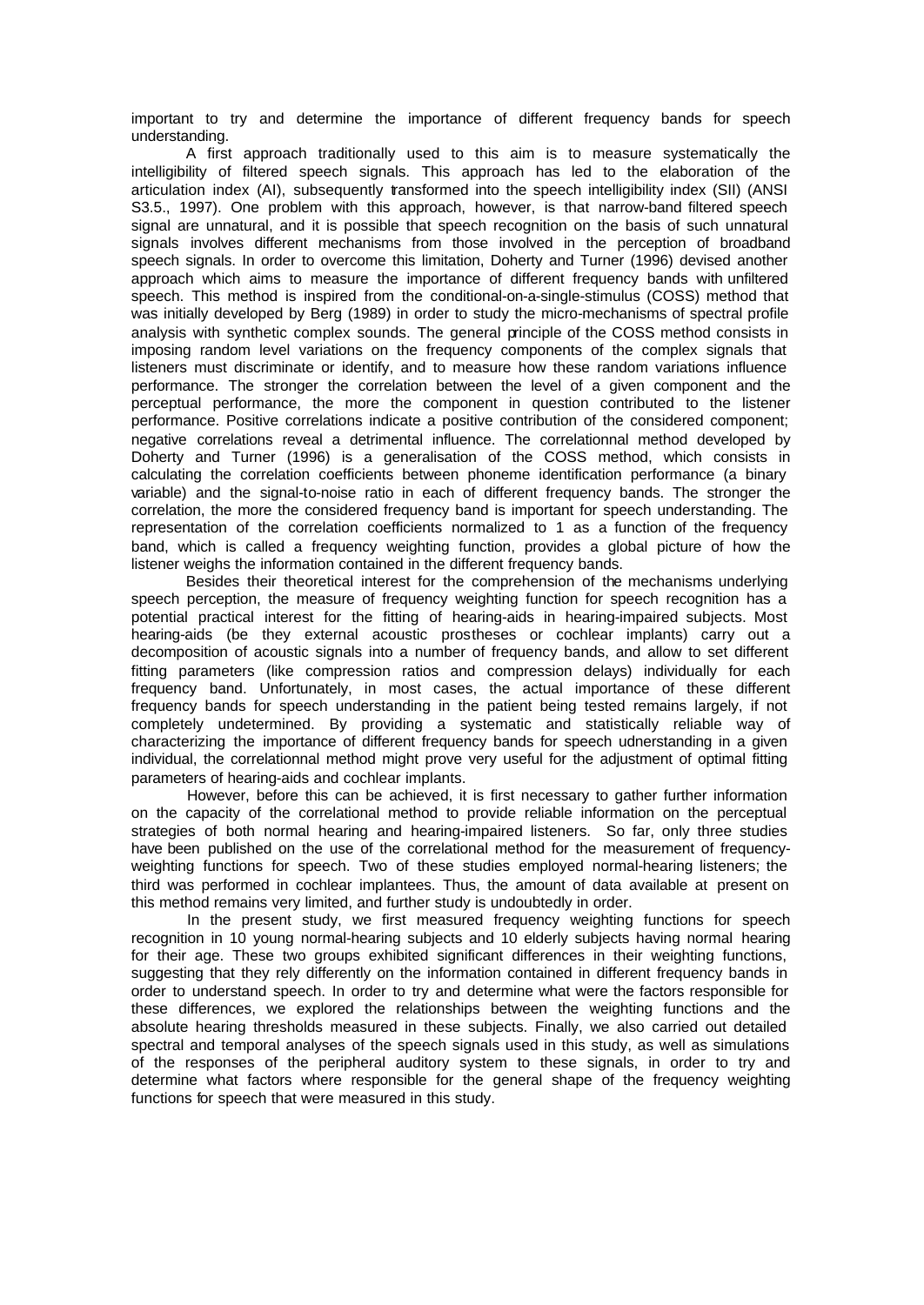### **II. MATERIAL AND METHODS**

### **II.1. Subjects**

Twenty subjects took part in the study. They were divided equally into two groups: one consisting of young (22 to 27 years old) listeners with pure-tone detection thresholds <=20 dB HL (per octave from 0.5 to 8 kHz), and one consisting of older subjects (48 to 61 years old), most of whom (7 out of 10) had a slight hearing loss at high frequencies (mean absolute threshold between 4 and 8 kHz = 20.4 dB HL versus 2.6 dB HL in the first group). Each group contained as many female subjects than male subjects.



## **II.2. Stimuli**

The stimuli were VCV (vowel consonant vowel) signals. On each presentation, the vowels were chosen randomly among a set of three  $(|a|, |i|)$  and  $|u|$ ) and the consonant among a set of 17 consonants of the French language. This led to 51 different stimuli. Each stimulus was pronounced 4 times by 4 different speakers (2 male, 2 female), leading to a corpus of a total of 816 stimuli. Acquisitions were made on a Pentium computer equipped with a 16-bit sound card using a sampling frequency of 44.1 kHz; the stimuli were stored on an audio-CD. Signals were filtered between 100 and 7750 Hz (IIR digital filter,  $4<sup>h</sup>$  order). The perceptual tests involved the presentation of 1000 stimuli, drawn at random from the above corpus, to each subject. Before presentation, the signal was added with noise in 5 adjacent frequency bands, which had the following upper and lower cutoff frequencies 100-250, 250-750, 750-1750 Hz, 1750-3750 Hz, and 3750-7750 Hz. The bands were numbered consecutively, from 1 to 5, by order of increasing frequency. The level of the noise in each band was chosen pseudo-randomly in such a way that the signal-to-noise within the considered band was comprised between a 24 dB range, in 2-dB steps. The signal-to-noise ratios in the different bands were independent.

#### **II.3. Procedure**

Signal processing and stimulus presentation was achieved using a dedicated software on a Pentium III 350 MHz computer. Stimuli were presented at a 44.1 kHz sampling rate via a Roland UA30 soundcard connected to circumaural Sennheiser HD 265 Linear II headphones. Subjects were seated in a quiet room and their responses after each stimulus presentation were entered by the experimenter. The experiment began with a familiarization regimen which had two aims: familiarize the subjects with the stimuli and procedure and collect preliminary data that were used to set the nominal signal-to-noise ratio around which the actual signal-to-noise ratios varied in the considered subject during the experiment proper. This nominal SNR, which determined the difficulty of the test, was set so as to produce an error rate comprised between 25% and 35% in each subject. Once the test was finished, weights for each band were obtained by computing multiple correlation coefficients between the SNRs in the different bands and the binary identification variable (correct-incorrect) (Richards and Zhu, 1994).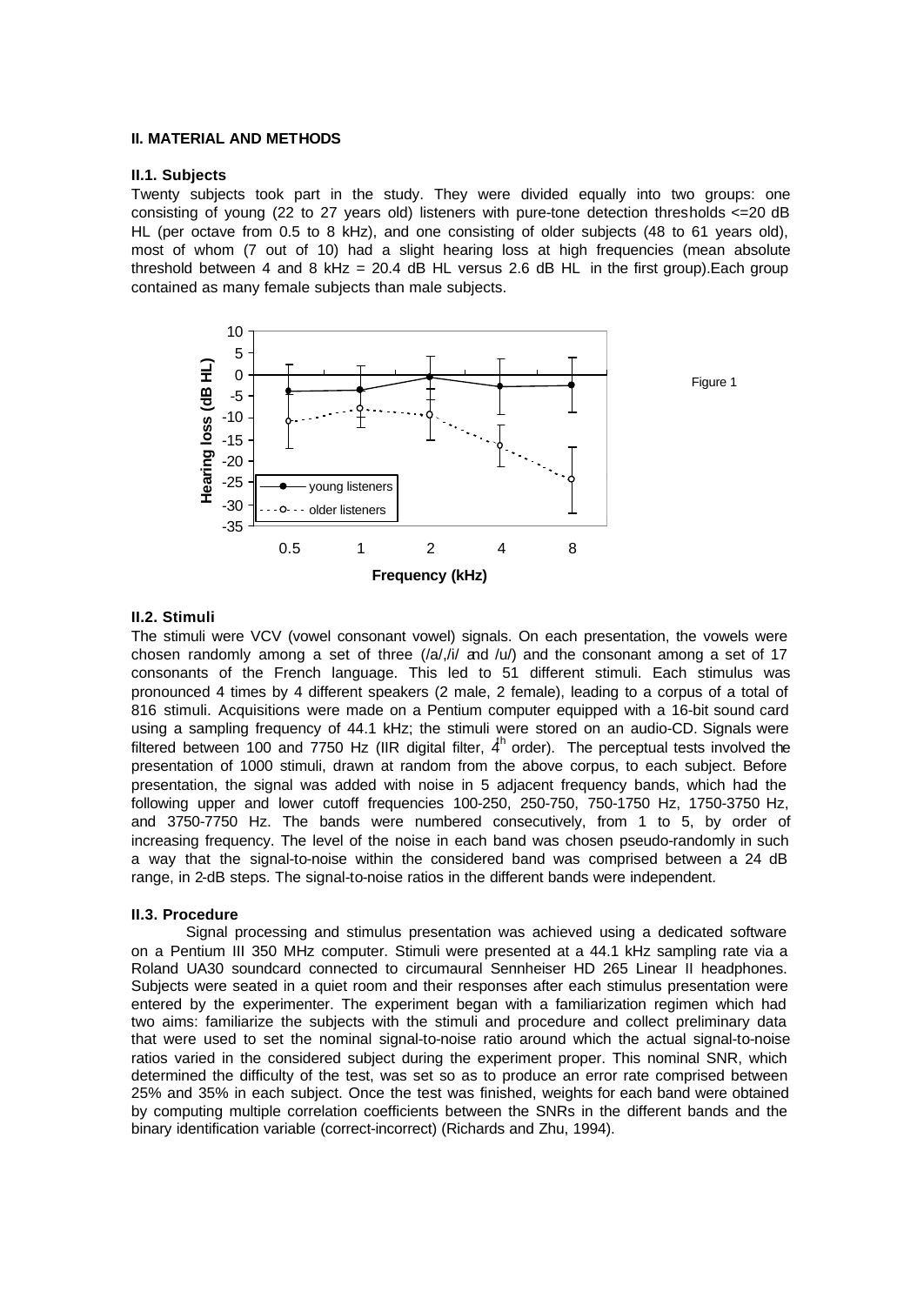## **III. RESULTS**

## **III.1. General shape and reproducibility of the weighting functions**

Figure 2 shows the average frequency weighting functions measured in the 20 subjects, sorted by test session (test and re-test) and by ear (left and right). These data were analysed using a four-way ANOVA, with the relative weights as dependent variable, the ear (left or right) and frequency bands (1 to 5) as within-subject factors, and the testing order (left ear first, right ear second, or the converse) as across-subjects factors. No statistically-significant difference was observed between the two sessions  $(F(1,18)=1.014, p=0.327)$ , nor between the two ears (F(1,18)=0.189, p= 0.669); no interaction between these two factors was obtained either  $(F(1,18)=1.755, p= 0.395)$ . The frequency-band factor had a significant main effect (F(4,72)=42.753, p<0.001). Planned comparisons revealed that the weights were significantly larger on band 4 than in any other band (p<0.001).





#### **III.2. Intersubject differences**

As indicated by the rather error bars in Figure 2, the weights, whilst largely similar across the two ears and test sessions, varied substantially across subjects. In order to try and understand the source of this across-subjects variability, we looked at different things. First of all, we considered the influence of the sex and age of the subjects on the measured weights. Figure 3 illustrates the influence of these two factors. Introducing these two factors in the ANOVA, we found no effect of sex (P\*SEXE,  $F(4,13)=0.547$ , p=0.705) but a significant effect of age (P\*AGE, F(4,13)=6.271, p<0.01). Post-hoc comparisons revealed that older subjects put significantly more weight than younger subjects on band 3, and at the same time  $(tz - 3.512)$ , p<0.01 (Bonferroni adjusted probability), df=34.6), significantly less weight on band 4 (t= 2.930, p<0.05 (Bonferroni adjusted probability), df=33.8).



Figure 3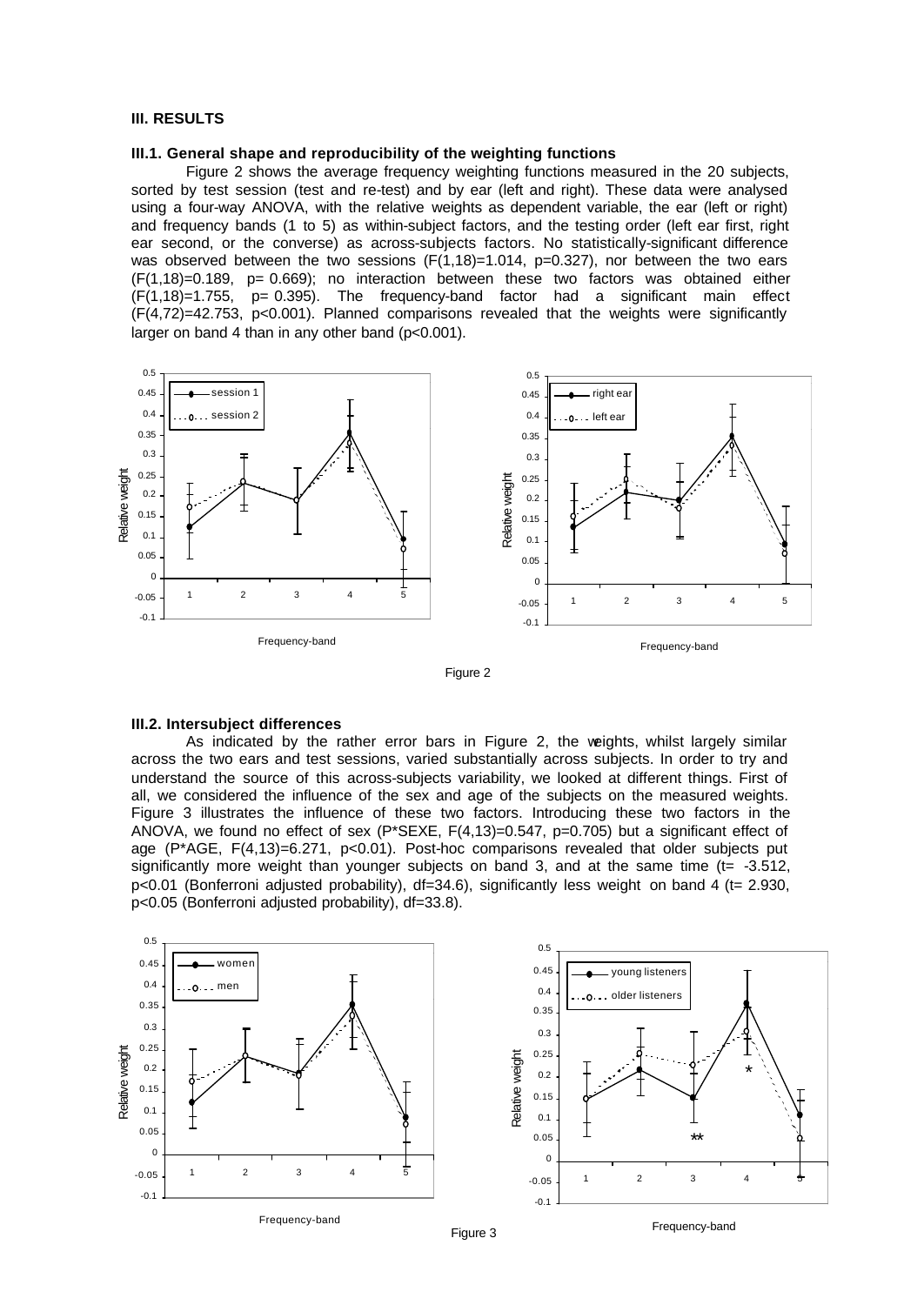A possible hidden factor of the observed differences in weighting functions between young and older listeners was that, although all subjects had normal hearing for their age, the older listeners had on average slightly elevated hearing thresholds toward high frequencies. This difference is illustrated in Figure 1. In order to test this possibility, we computed the correlations between frequency weights and pure-tone hearing thresholds at the different test frequencies. The resulting correlation coefficients are shown in Table I. (Note that two subjects, whose absolute thresholds were not normal for their age, and who were therefore not included at first in the study, were however included in the calculation of these correlation coefficients).

|         | P1          | P <sub>2</sub> | P3            | P4         | P <sub>5</sub> |
|---------|-------------|----------------|---------------|------------|----------------|
| 500 Hz  | 0.24406074  | $-0.06564324$  | $-0.41215912$ | 0.04801322 | 0.17632693     |
| 1 kHz   | 0.1753342   | $-0.03389003$  | $-0.34916529$ | 0.12955877 | 0.07889341     |
| $2$ kHz | 0.04470082  | -0.17557732    | $-0.16716641$ | 0.14979594 | 0.11530457     |
| 4 kHz   | -0.03466038 | $-0.18381223$  | $-0.29909548$ | 0.36183619 | 0.12183702     |
| 8 kHz   | 0.03101364  | -0.2883872     | -0.27937393   | 0.32886674 | 0.15563648     |

## Table 1

Weak but significant (at the 0.05 level) correlations (indicated by bold characters in the Table) were observed between the absolute pure tone thresholds and the perceptual weights for bands 3 and 4. Negative correlations were observed between band-3 weights and hearing loss at 500 Hz (p<0.01), 1kHz, and 4kHz (p<0.05). Positive correlations were observed between band-4 weights and hearing loss at 4 and 8 kHz ( $p<0.05$ ). This suggests that hearing loss at high frequencies, even if only slight, contributes to reduce the importance of band 4 for speech understanding.

#### **IV. Commentary**

A general finding of the present study, which can be paralleled with the earlier results of Doherty and Turner (1996) and Turner et al. (1998), consists in the jagged shape of the frequency weighting functions. Turner and colleagues attributed this result to a self-masking effect related to upward spread of masking: spectral peaks corresponding to formants at a low frequency mask peaks located just above in frequency. In order to test this interpretation, we computed the auditory excitation patterns of our stimuli using the model devised by Moore & Glasberg (1990). Figure 4 shows the long-term spectrum and simulated auditory excitation patterns averaged across all stimuli. Generally, spectral peaks that were present in the spectra were also present on the AEPs. This outcome appears to invalidate an explanation based on the upward spread of masking.



Figure 4